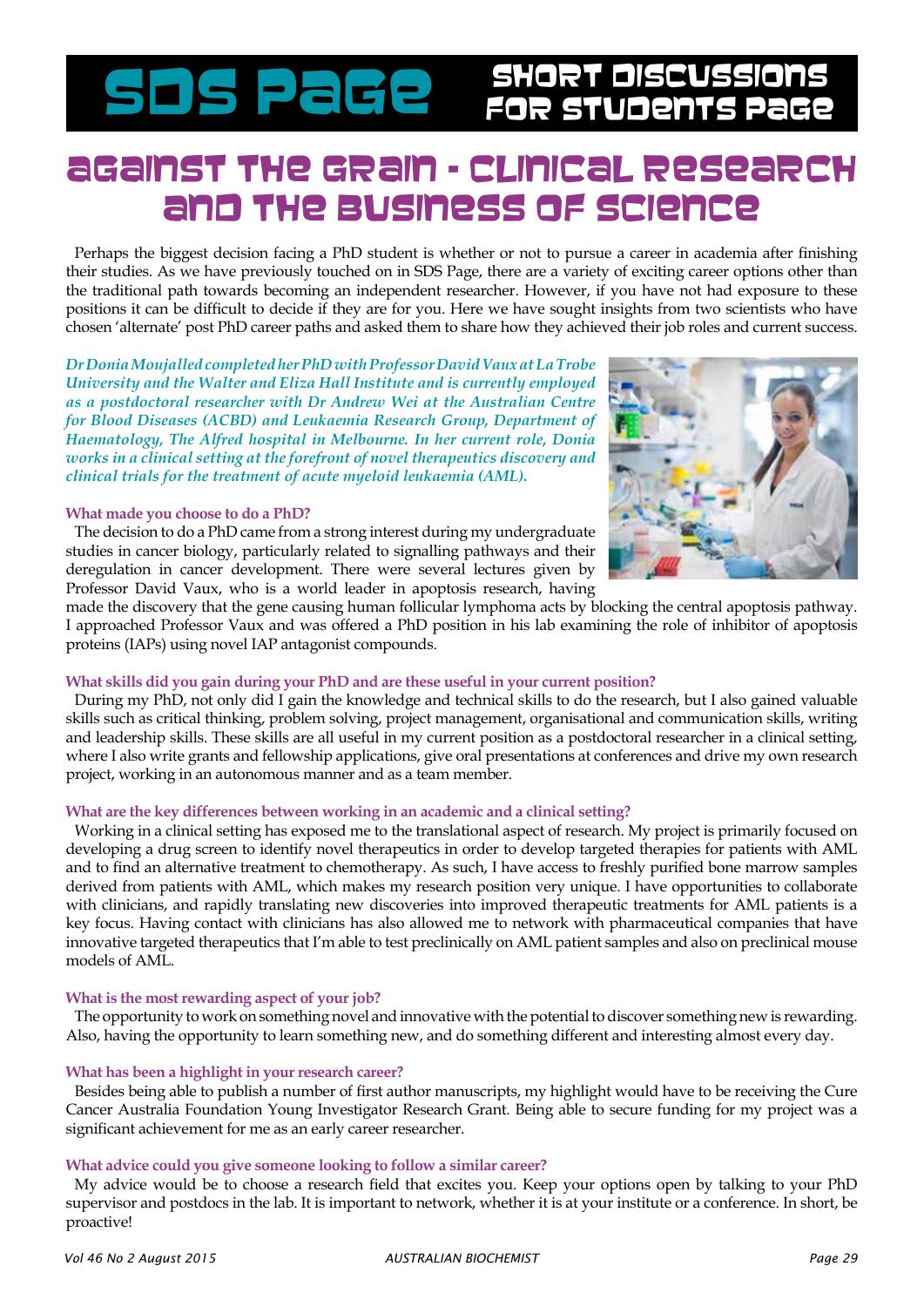# SDS Page SHORT DISCUSSIO

*Dr Michael Baker completed his PhD with Professor Michael Ryan at La Trobe University before accepting postdoctoral positions with Professor Thomas Langer at the Institute of Genetics at the University of Cologne, Germany, and then with Dr Diana Stojanovski at Bio21 in Melbourne. Additionally, Michael has worked as a research guest with Dr Jacqui Gulbis at the Walter and Eliza Hall Institute. Following commencement of his Master of Business Administration, Michael obtained his current position as the project manager for the human nail antifungal project at Hexima Ltd in Bundoora, Melbourne.* 

# **What made you decide to do a PhD in the first place?**

I absolutely adored the year that I spent in the lab during my Honours year. Having the opportunity to work in the lab and be in control of driving a project really gave me a taste for bona fide research. I enjoyed the research so much that I would come in on weekends and work late. It was one of the most difficult, yet rewarding years of my life. Given how much fun I had, it felt only natural to continue with research.



# **What skills did you gain during your PhD and are these useful in your current position?**

The most important part was that I gained self-belief. As time went by, I developed more and more confidence. The first time I stood up to give a talk in front of the Biochemistry Department at La Trobe University, I felt so nervous that I almost did not know how to contain it. By the time I had finished my PhD, I could calmly (somewhat) get up in front of more than 100 people and discuss the latest findings from the world of mitochondria. In my opinion, the most important skills obtained from a PhD are problem solving, critical thinking, public speaking, written communication and collaboration. Next time you look up a job on Seek, I almost guarantee that all of these skills are required for the job being advertised. I used to think that what I had learned during my PhD was very specific and not transferrable, now I realise that as PhD candidates, we are trained to excel in any position that we choose to work in.

## **What factors contributed to your career choice and how did you achieve your current job?**

During my postdoc in Germany, I noticed the booming biotechnology sector and this got me thinking about what drives a business to success or failure. I recall an outstanding seminar series that I attended where scientists discussed their transition out of academia, and I began to gain momentum about how to pursue such options. When I returned from Germany, I sought advice from Professor Marilyn Anderson (La Trobe University and Executive Director of Hexima Ltd) on how to initiate the transition into business. The outcome of the discussion was pretty clear, embark upon a Master of Business Administration (MBA). During the MBA, I maintained contact with Marilyn and Nicole van der Weerden and at the end of 2014, I was offered a position as Project Manager of the Human Antifungal Project at Hexima Ltd.

# **In business, what are the advantages of having a PhD? Has an MBA complemented the skills you learnt during your PhD?**

In business, just like science, there are hypotheses about what will work and what will not. The mind of a PhD graduate is already geared to analytical problem solving, which is incredibly useful in the business world. The skills that I have obtained during my MBA are very different from what I learned as a research scientist and I have thoroughly enjoyed the new quest thus far. I have found that applying the frameworks learned during a PhD to new domains of knowledge acquired during an MBA provides a really valuable and often unique way to solving business problems.

## **What were the challenges you faced when transitioning to business?**

The major challenges so far have been acquiring the skills necessary to kickstart the process. Naturally, the MBA has been paramount for this to happen. My wife, Dr Diana Stojanovski, has her own research group at Bio21 and we recently had our first child. Balancing full time work, part time study and a family has been hard and sacrifices have been made. Without the support of Diana, however, this would have been infinitely more difficult.

## **What is the most rewarding aspect of your job?**

The most rewarding aspect of my job is definitely being part of a unified team. As a research scientist I found that that even though we were all part of one group, people were often competing for their own personal success rather than contributing to a common goal. At Hexima Ltd, it is great to be a part of a team where everyone appreciates that if we succeed as a unit, we all succeed. Sharing success with those around you is far more rewarding than succeeding in isolation.

# **What advice could you give someone looking to follow a similar career?**

The advice that I would give to people looking to follow in a similar career path is probably the same that I would advise someone staying in research.